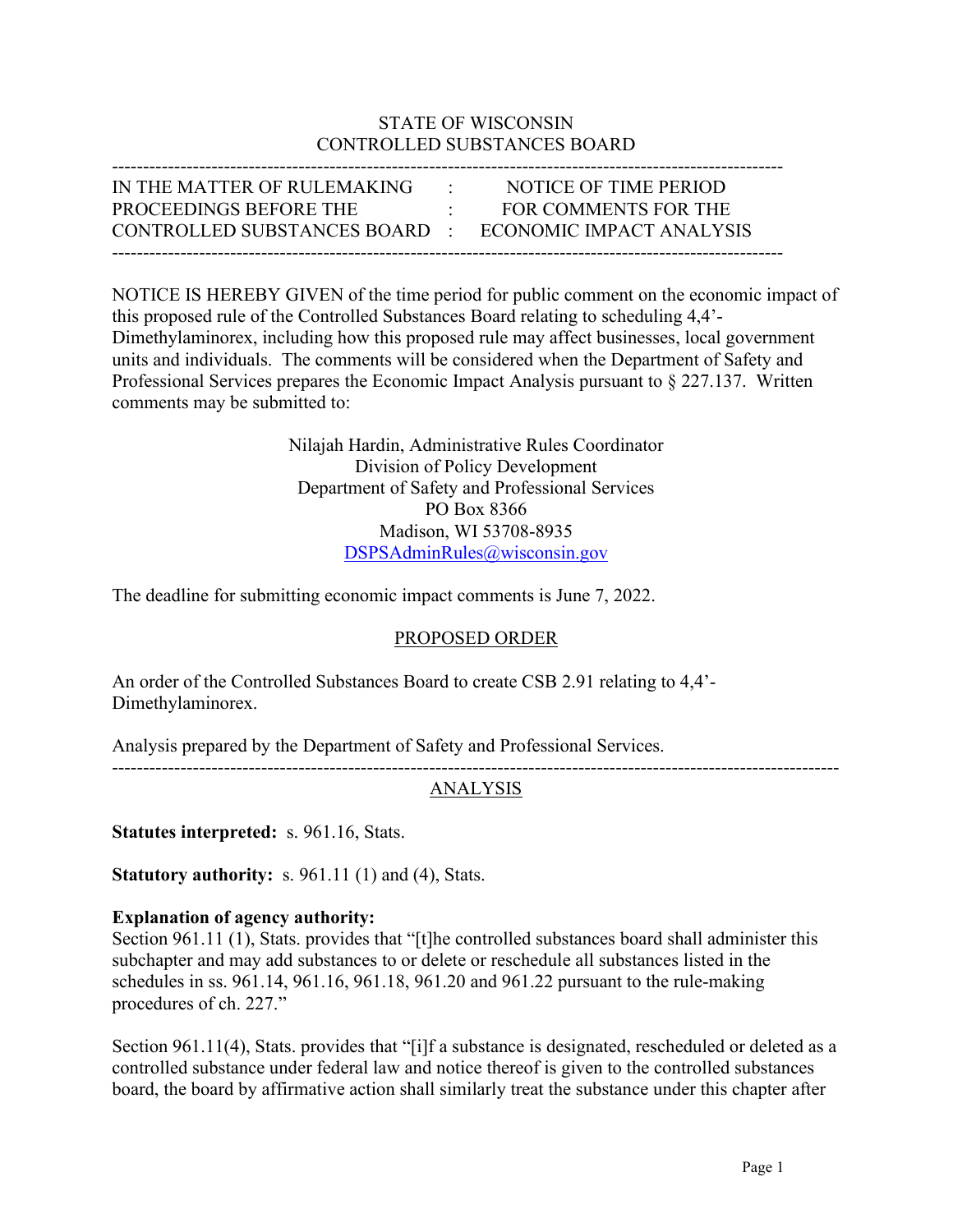the expiration of 30 days from the date of publication in the federal register of a final order designating the substance as a controlled substance or rescheduling or deleting the substance or from the date of issuance of an order of temporary scheduling under 21 USC 811 (h), unless within that 30−day period, the board or an interested party objects to the treatment of the substance. If no objection is made, the board shall promulgate, without making the determinations or findings required by subs. (1), (1m), (1r) and (2) or s. 961.13, 961.15, 961.17, 961.19 or 961.21, a final rule, for which notice of proposed rulemaking is omitted, designating, rescheduling, temporarily scheduling or deleting the substance. If an objection is made the board shall publish notice of receipt of the objection and the reasons for objection and afford all interested parties an opportunity to be heard. At the conclusion of the hearing, the board shall make a determination with respect to the treatment of the substance as provided in subs. (1), (1m), (1r) and (2) and shall publish its decision, which shall be final unless altered by statute. Upon publication of an objection to the treatment by the board, action by the board under this chapter is stayed until the board promulgates a rule under sub. (2)."

## **Related statute or rule:** s. 961.16, Stats.

### **Summary of, and comparison with, existing or proposed federal regulation:**

On August 12, 2021, the Department of Justice, Drug Enforcement Administration published its final rule in the Federal Register listing 4,4'-Dimethylaminorex into schedule I of the federal Controlled Substances Act. The scheduling action is effective September 13, 2021.

#### **Plain language analysis:**

This rule schedules 4,4'-Dimethylaminorex as a schedule I controlled substance.

The Controlled Substances Board did not receive an objection to similarly listing Perampanel as a schedule III under ch. 961, Stats. within 30 days of the date of publication in the federal register of the final order listing 4,4'-Dimethylaminorex as a schedule I controlled substance.

Pursuant to s. 961.11(4), Stats., the Controlled Substances Board by affirmative action similarly treats 4,4'-Dimethylaminorex under chapter 961, Stats. by creating the following:

**CSB 2.91 Addition of 4,4'-Dimethylaminorex to schedule I**. Section 961.14 (7) (cm), Stats., is created to read:

### 961.14 (7) (cm) *4,4'-Dimethylaminorex.*

The Affirmative Action order, dated September 16, 2021, took effect on September 27, 2021, when it was published in the Administrative Register and expires upon promulgation of a final rule.

**Summary of public comments received on statement of scope and a description of how and to what extent those comments and feedback were taken into account in drafting the proposed rule:** N/A

### **Comparison with rules in adjacent states:**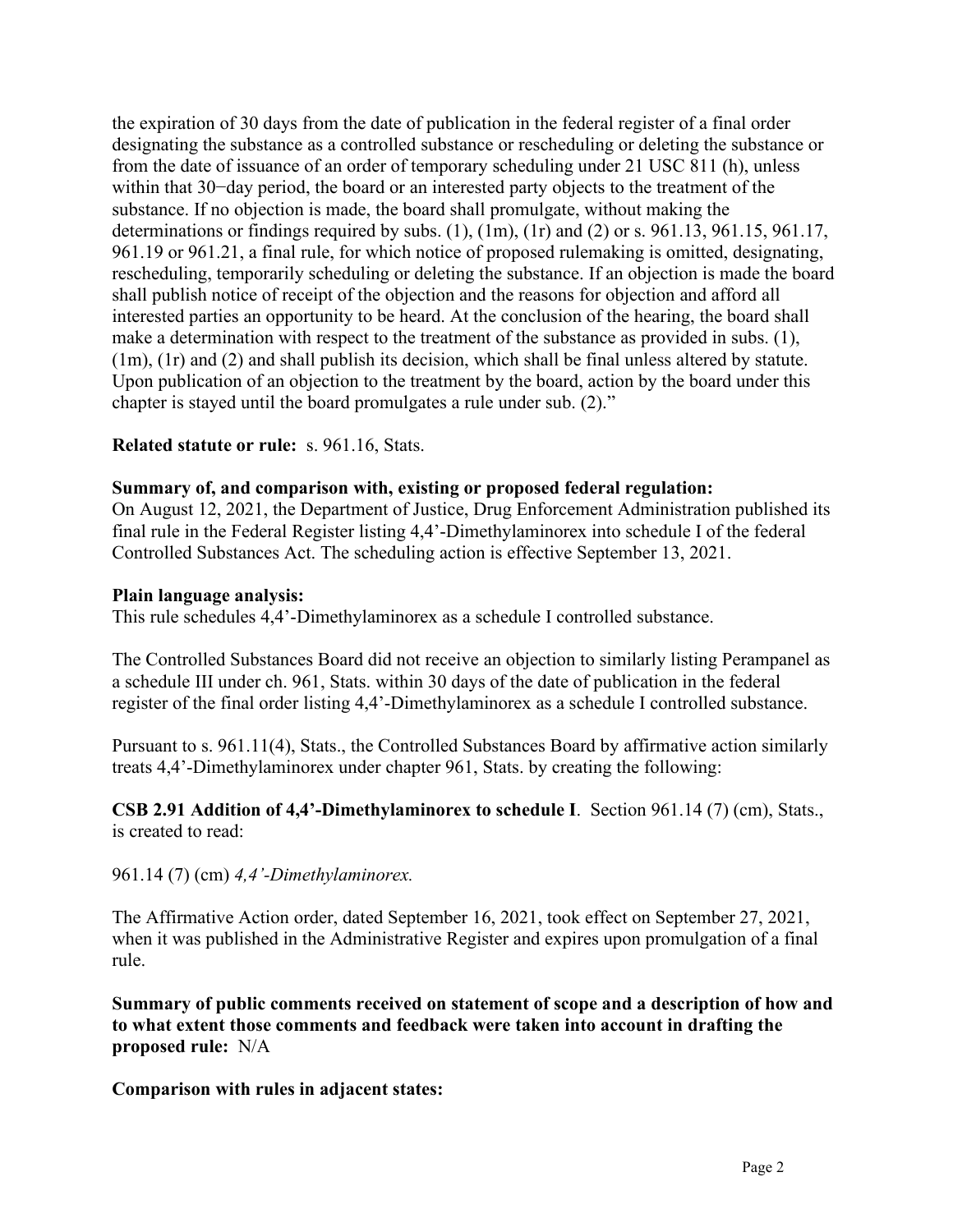**Illinois**: Illinois has not scheduled 4,4'-Dimethylaminorex as a controlled substance.

**Iowa**: Iowa has not scheduled 4,4'-Dimethylaminorex as a controlled substance.

**Michigan**: Michigan has not scheduled 4,4'-Dimethylaminorex as a controlled substance.

**Minnesota:** Minnesota has not scheduled 4,4'-Dimethylaminorex as a controlled substance.

### **Summary of factual data and analytical methodologies:**

The methodology was to schedule 4,4'-Dimethylaminorex to conform with the federal Controlled Substances Act.

## **Analysis and supporting documents used to determine effect on small business or in preparation of economic impact analysis:**

The rule schedules 4,4'-Dimethylaminorex as a Schedule I controlled substance which will not have any effect on small business.

## **Fiscal Estimate:**

The proposed rule will be posted for a period of 14 days to solicit public comment on economic impact, including how the proposed rules may affect businesses, local government units, and individuals.

### **Effect on small business**:

These proposed rules do not have an economic impact on small businesses, as defined in s. 227.114 (1), Stats. The Department's Regulatory Review Coordinator may be contacted by email at Daniel.Hereth@wisconsin.gov, or by calling (608) 267-2435.

### **Agency contact person**:

Nilajah Hardin, Administrative Rules Coordinator, Department of Safety and Professional Services, Division of Policy Development, 4822 Madison Yards Way, P.O. Box 8366, Madison, Wisconsin 53708; telephone 608-267-7139; email at DSPSAdminRules@wisconsin.gov.

### **Place where comments are to be submitted and deadline for submission**:

Comments may be submitted to Nilajah Hardin, Administrative Rules Coordinator, Department of Safety and Professional Services, Division of Policy Development, 4822 Madison Yards Way, Madison, WI 53708-8366, or by email to DSPSAdminRules@wisconsin.gov. Comments must be received by (date) to be included in the record of rulemaking proceedings.

---------------------------------------------------------------------------------------------------------------------

# TEXT OF RULE

SECTION 1. CSB 2.91 is created to read:

**CSB 2.91 Addition of 4,4'-Dimethylaminorex to schedule I**. Section 961.14 (7) (cm), Stats., is created to read: